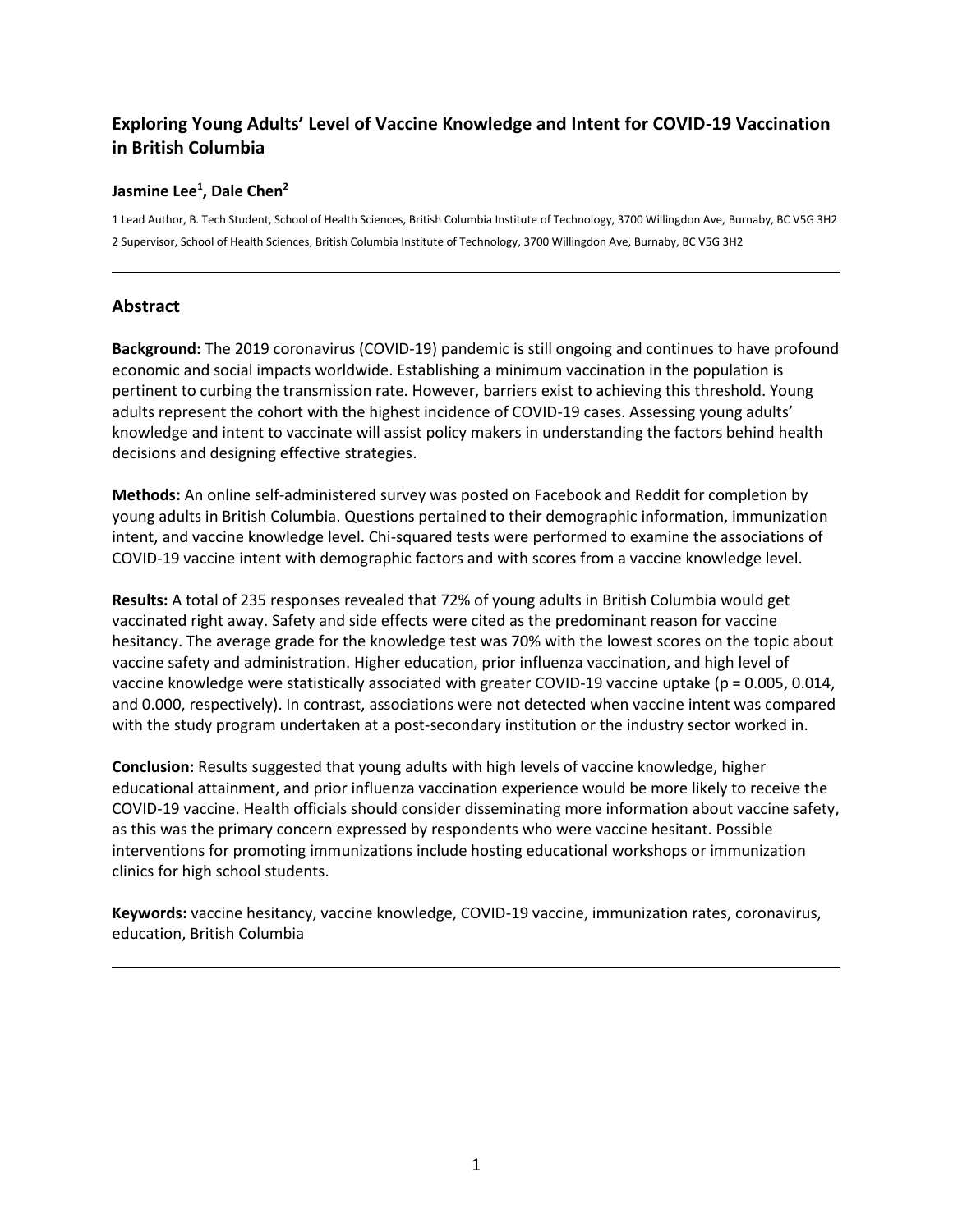## **Introduction**

The 2019 coronavirus (COVID-19) pandemic continues to threaten the economic, social, and physical health of individuals worldwide. The Canadian government have mandated mask wearing and physical distancing to reduce transmission, but vaccination remains a priority to minimize serious illness and deaths (Public Health Agency of Canada [PHAC], 2021). Researchers predicted that at least 70% of the population need to be vaccinated to build herd immunity (Subbarao, 2020). Reaching this threshold could be a challenge since the vaccine has yet to be made mandatory in Canada (Weichel, 2020). Therefore, COVID-19 vaccine intent will be of interest for policymakers and public health interventions (PHAC, 2020).

## **Literature Review**

#### **Vaccine Legislation**

Health Canada (2020) introduced an interim order which enabled vaccine trials to run in parallel and applications to be accepted on a rolling basis. Review of vaccine candidates could begin before receipt of all documentation as long as safety findings are presented when available (Health Canada, 2020). Despite this streamlined approach, vaccines still have to pass stringent testing before approval. The clinical trials examine the immunogenicity, effective dose, and adverse effects of the vaccine in order to extrapolate results to the

population (Chung, 2020). Post-approval vaccine effects will be monitored by Health Canada and PHAC (Chung, 2020). Reports of these adverse events will be published by the Canadian Vigilance Program and Canadian Adverse Events Following Immunization Surveillance System (CAEFISS) (PHAC, 2019).

#### **COVID-19 Vaccine Efficacy and Safety**

Health Canada had signed agreements for seven vaccines (Government of Canada, 2021). Pfizer and Moderna were the first mRNA vaccines to be approved, followed by AstraZeneca and Janssen viral vector vaccines (Government of Canada, 2021). Unlike the 40% to 60% efficacy rate of the influenza vaccines, the COVID-19 vaccines offered relatively higher protection with rates between 66% to 95% (Jones, 2021; Ries, 2021a). These four vaccines had also clinically been shown to defend against COVID-19 variants as well (Ries, 2021b).

Adverse reactions depend on the vaccine technology and immunogenicity. For the mRNA vaccines, fewer than 2% of recipients developed severe adverse events, which included fatigue, muscle pain, and headaches (Wadman, 2020). Serious adverse effects were rare for viral vector vaccines. A medical professor asserted that the risk of thrombosis was only one in 50,000 cases (Andersen, 2021). Low risk of adverse events infers that vaccination benefits greatly outweigh the costs.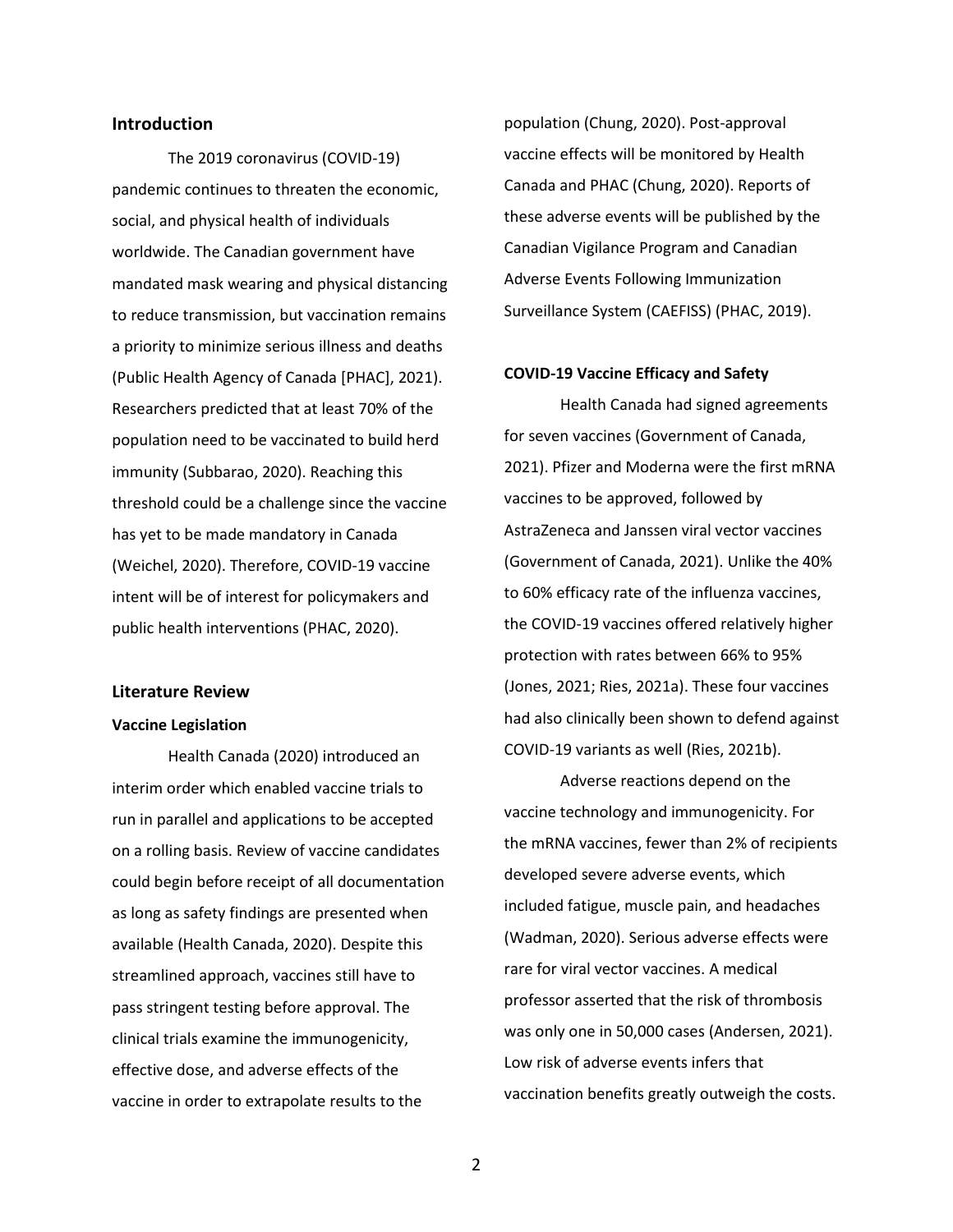#### **Vaccine Hesitancy**

Vaccine hesitancy poses a global threat due to strong likelihood of re-introducing preventable diseases (WHO, 2020). This refusal or delay in immunization is contextual and shaped by one's confidence, complacency, and convenience (MacDonald, 2015). A survey by Dube et al. (2016) found that over 70% of Canadian parents worried about negative effects from injections. 20% believed in the causation between the MMR (measles, mumps, and rubella) vaccine and autism, but this had been refuted by countless studies (Dube et al., 2016). Insufficient understanding was cited as the primary reason behind vaccine refusal, while greater trust in healthcare workers led to higher immunizations (Dube et al., 2018). These studies underline the importance of building rapport and communication by public health professionals to improve vaccination rates.

Although most healthcare providers advocate for immunizations, 6% of practicing Canadians were hesitant towards the influenza vaccine (Paterson et al., 2016). Meeting the 80% influenza coverage was not observed by provincial acute care (73%) and residential care (69%) staff (BCCDC, 2020b). A study by Hussain et al. (2018) found that hesitancy was higher among nurses than physicians. Low confidence in vaccine safety and efficacy were cited as primary reasons (Paterson et al., 2016). This would be a concern since providers have often

been involved in decisions and serve as role models for their clients. Individual autonomy, minimal health impacts, and low susceptibility to infection were additional reasons (Lorenc et al., 2017). However, infected individuals could be asymptomatic. Healthcare providers could pass this health hazard to vulnerable groups and produce undesirable consequences.

In a study that surveyed 67 countries including Canada, Larson et al. (2016) found that 25- to 34-year-olds were more likely to have less trust in vaccine safety than adults aged 65 years or older when compared with the baseline. Higher education did not correlate with greater acceptance (Larson et al., 2016). Conversely, Ryan et al. (2019) found that undergraduates and unvaccinated students had insufficient influenza and vaccine knowledge than graduates. Public health and pharmacy students had higher immunizations than nursing students (Kalucka et al., 2020). These studies emphasize the importance of vaccine education, especially for healthcare students.

Young adults are the largest consumers of social media, such as Facebook and Instagram (Gruzd & Mai, 2020). Non-credible information could be readily accessible on these sites, especially since vaccine opponents were three times more likely to share conspiracies than advocates (Jamison et al., 2020). Therefore, young adults are the most vulnerable to misinformation about vaccines.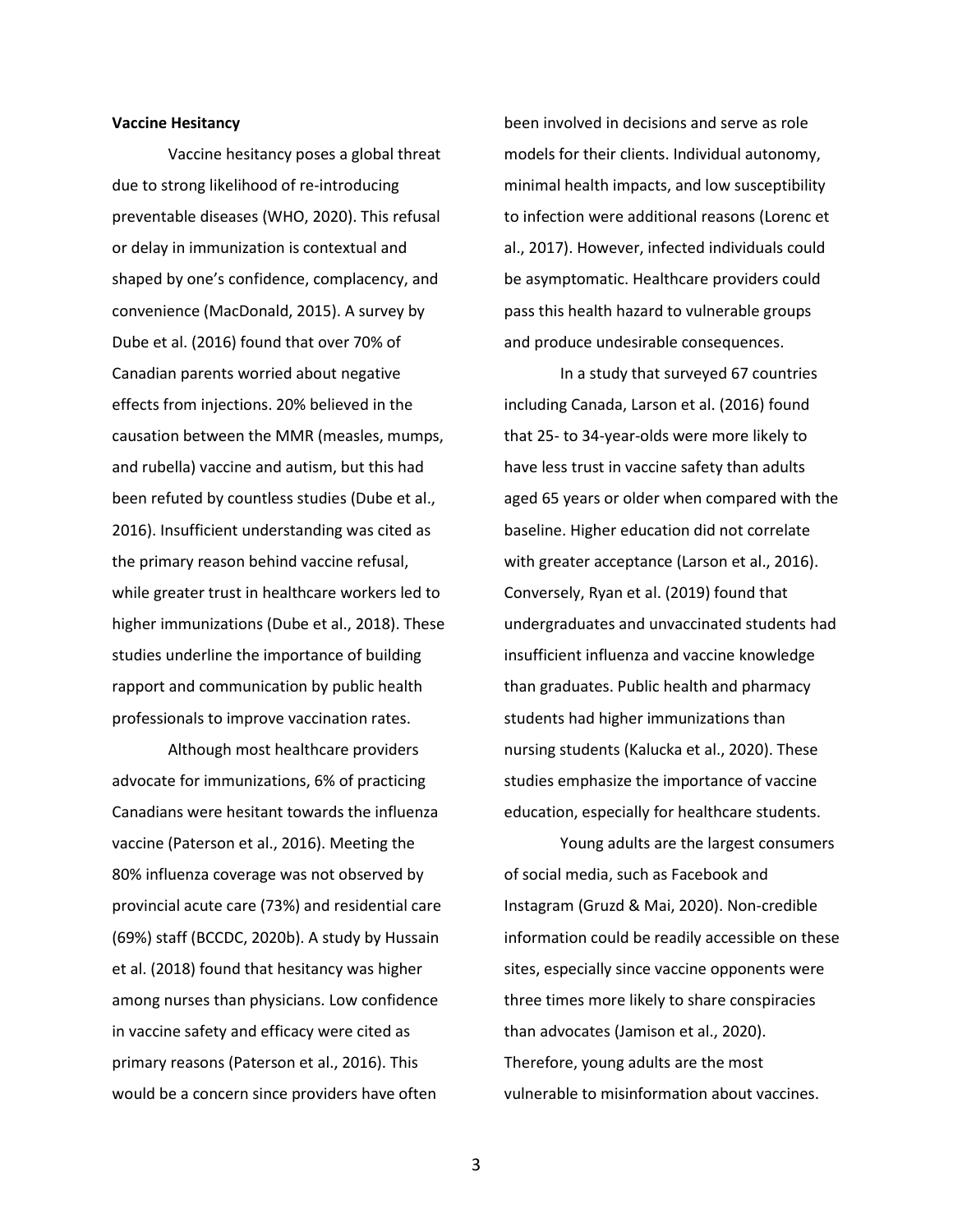#### **Surveys about COVID-19 Vaccine**

There are limited Canadian studies about vaccine intent. In May, researchers from Statistics Canada reported that only 58% of respondents were willing to vaccinate right away (Frank & Arim, 2020). Another survey revealed that vaccine confidence reduced from 46% in July to 39% in September (Angus Reid Institute, 2020). Adults between 18 to 54 years of age or with high school education had lower vaccine acceptance (Angus Reid Institute, 2020). Risk of side effects was a greater concern than vaccine efficacy (Angus Reid Institute, 2020).

#### **Scope and Research Question**

Among all age cohorts in British Columbia, young adults between 20 to 29 years of age have the highest number of cases. BCCDC (2020a) found that they were more likely to contract the virus due exposure at multiple settings. Surveying this group will provide health authorities with an understanding of their vaccine intent. These findings can be used in healthcare decisions and development of vaccine campaigns. Vaccination will provide protection for young adults and their contacts, which will reduce transmission rates. Therefore, the research question is "What is the association between the depth of vaccine knowledge and young adults' intent to become immunized against COVID-19 in British Columbia?"

## **Materials and Methodology**

#### **Description of Materials**

This study required internet connection and a computer. Administration utilized Survey Monkey (http://www.surveymonkey.com), NCSS 2021 Statistical Software (2021), and Microsoft Excel 365. A \$100 VISA gift card was allocated for the prize draw.

#### **Methods**

The online survey was created on Survey Monkey and remained active for selfadministration from January 16 to February 2, 2021. A separate email was created to upload the cover letter and survey link. The study invitation was posted on Reddit and Facebook groups according to the relevant topics and geographical sites. An email was sent to a few organizations to include more responses, but only S.U.C.C.E.S.S. replied. This agency was chosen due to the sizeable number of youths in their programs. However, this recruitment carried bias and would be mentioned in the limitations. A reminder was sent two days before deactivating the link.

With an estimated completion time of five minutes, the survey had 17 questions under the three sections: demographic information, immunization intent, and vaccine knowledge level. Scores from the third section were sorted into varying degrees of vaccine knowledge level: low (0 to 3), medium (4 to 5), and high (6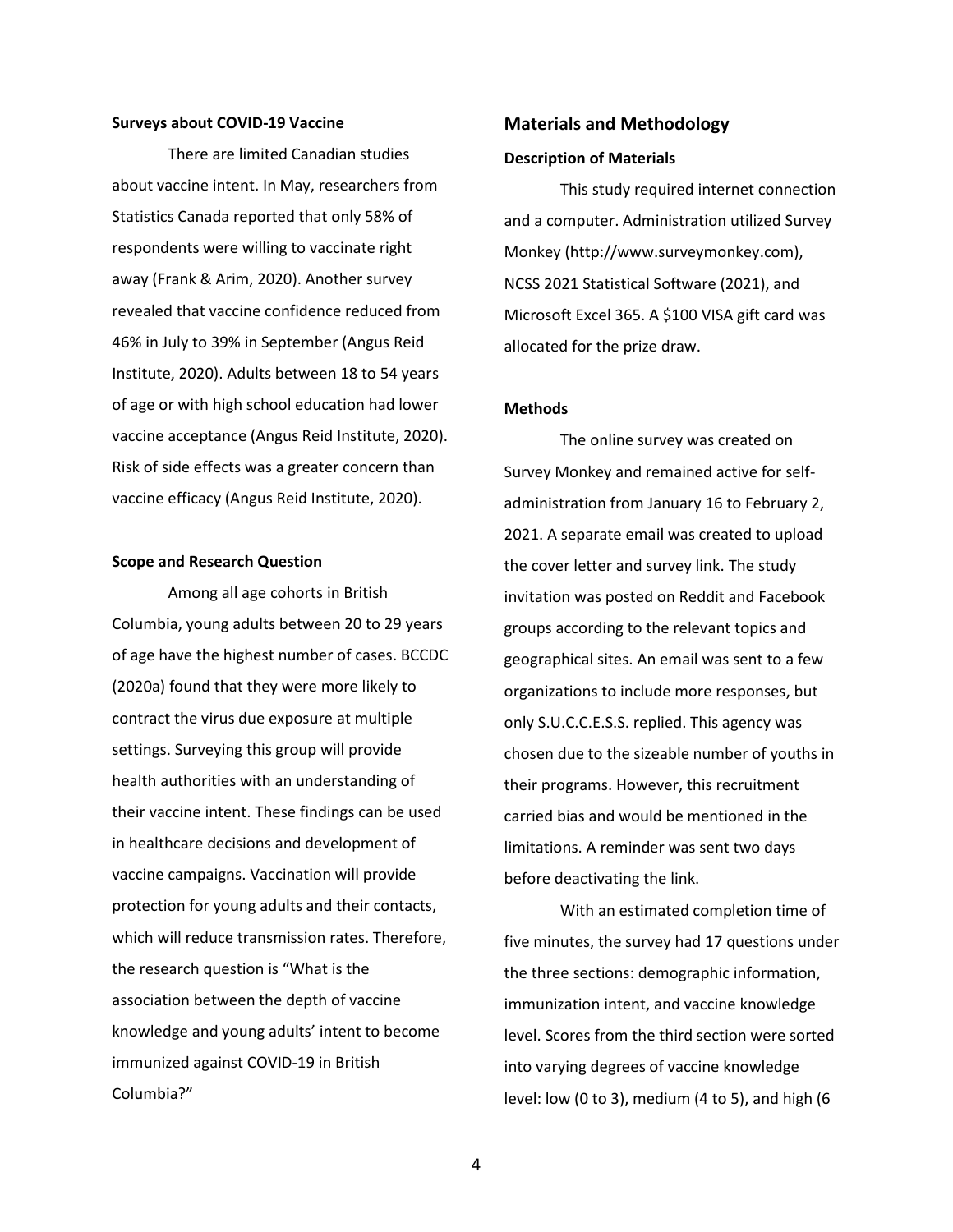to 7). Chi-squared tests were performed. Participants' emails were assigned a number by the faculty advisor and the winner was selected with an online random number generator.

#### **Inclusion and Exclusion Criteria**

Residents who lived in British Columbia for six consecutive months were eligible to participate. Individuals who did not meet this criterion were taken to the end of the survey. Only responses between ages 19 to 30 were analyzed. Friends, family, and peers of the authors were excluded.

#### **Ethical Considerations**

The cover letter, consent form, survey questions, and email were approved by the BCIT Research Ethics Board under the code REB 2020-32. Participants' emails were collected on Survey Monkey's Canadian server. Survey responses were stored in a password protected computer, and emails were erased after completion of the study.

## **Results**

#### **Description of Data**

Nominal and ordinal data were collected from closed-ended survey questions. Some questions had a comment box for entering more details. Demographic information and COVID-19 vaccine intent questions had multiple options, including a

"prefer not to answer". All knowledge-based questions about vaccines had a true, false, and "I do not know" option. Correct answers were scored one point; other answers were scored zero. Low, medium, or high vaccine knowledge level was assigned to each test score.

### **Descriptive Statistics**

235 of the total 287 responses belonged to participants between 19 to 30 years of age. 54% of participants identified as female, 44% as male, and 1% as other. The descriptive statistics were displayed below.

#### **Figure 1**





As shown in Figure 1, majority of participants had some post-secondary experience (46%) or held a bachelor's degree or higher (43%).

*Note*. Sample size, n = 235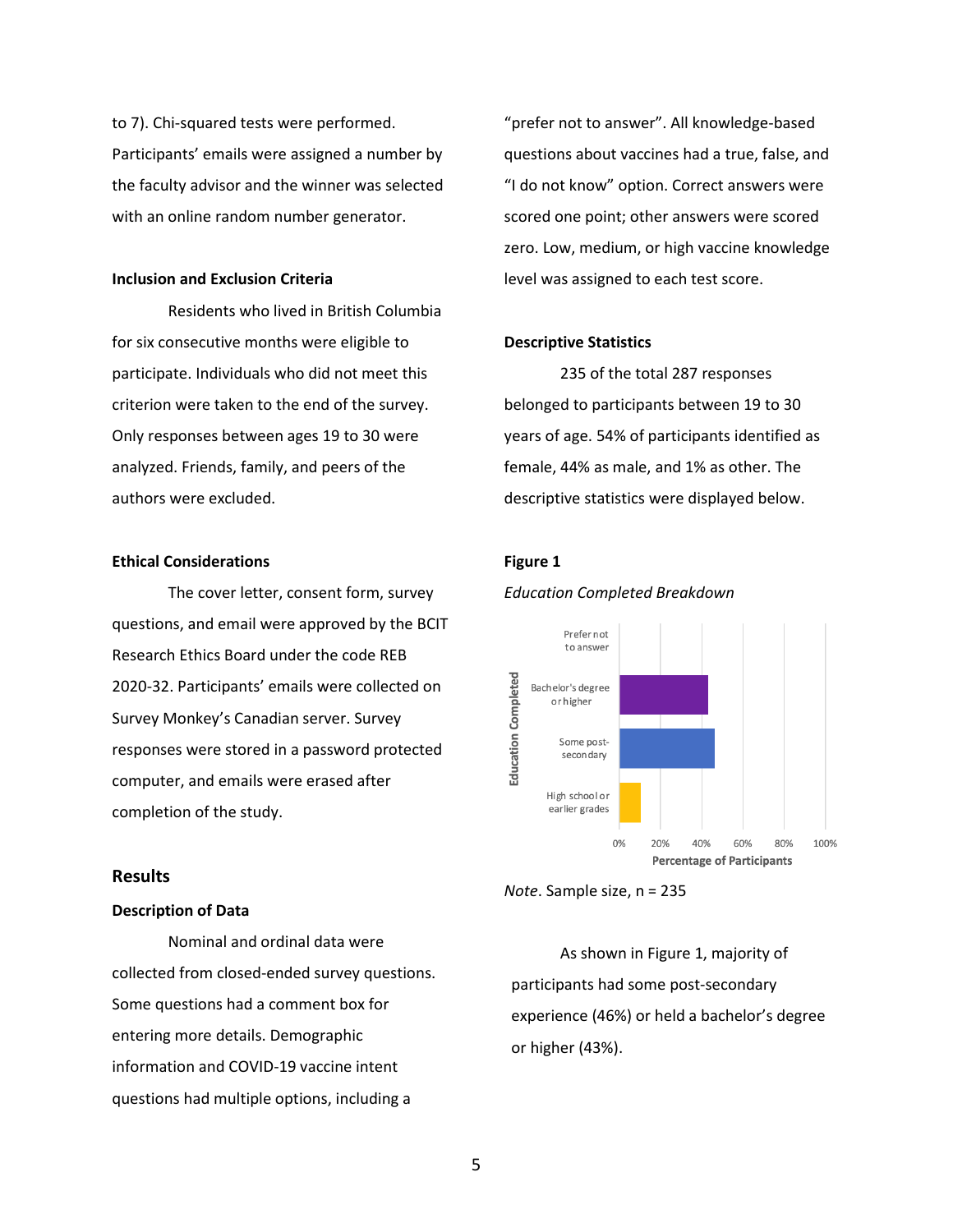### **Figure 2**



*Note.* Sample size, n = 149

59% of the respondents were enrolled in post-secondary. As depicted in Figure 2, majority were Engineering and Computer Sciences (26%) and Life Sciences (24%) students. There was a lower representation of students from Arts (17%) and Business (15%).

## **Figure 3**





*Industry Sector Breakdown*

Roughly 74% of respondents were employed in frontline occupations. The proportion of those in sales and services, healthcare, education and government services, and other were 27%, 15%, 17%, and 40%, respectively (Figure 3).

## **Figure 4**



*Note*. Sample size, n = 235

Figure 4 indicated that more than 75% participants had at least one experience of the influenza vaccination.



*Note.* Sample size, n = 235

*Influenza Vaccine Status Breakdown*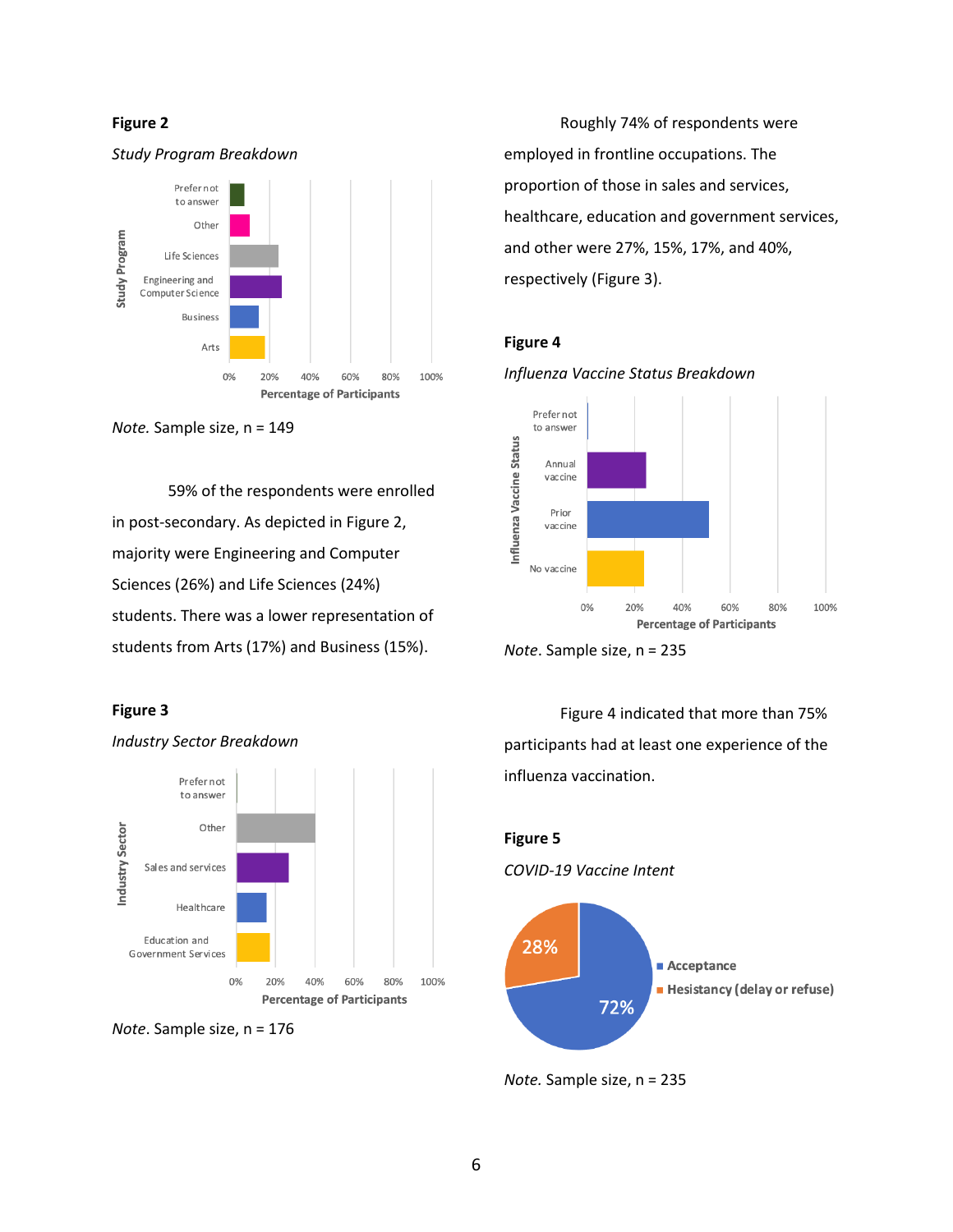Figure 5 revealed that 72% of young adults would receive the COVID-19 vaccine right away. Safety and side effects (68%) were the predominant concern among vaccine hesitant individuals. The risk of vaccines triggering food allergies were mentioned specifically. 17% of young adults believed that vaccination was unnecessary, and that COVID-19 was not serious nor effective. There were worries about the implication of the COVID-19 vaccine on pregnant mothers and overcrowding at the immunization clinics.

Government websites and peerreviewed sources was the most popular source for vaccine information among 55% of young adults. Healthcare provider (26%) was the second choice, followed by social media (10%).

Table 1 listed all questions used in the vaccine knowledge test. The average score was  $4.9 \pm 1.6$  out of 7, which translated to 70%. More than four-fifth of young adults answered at least four questions correctly. The first question about vaccines overwhelming the immune system received the lowest score (27%). Participants had difficulty with answering the second question about vaccine safety studies following Phase III trials (52%), and the third question about mercurycontaining preservatives in vaccines (65%).

## **Table 1**

*Vaccine Knowledge Test Score Results*

|    | <b>Question with Correct Answer</b>                                                                                                         | Percent<br><b>Correct</b> |
|----|---------------------------------------------------------------------------------------------------------------------------------------------|---------------------------|
| 1. | Receiving many vaccines at the same time<br>can overwhelm the immune system and<br>cause side effects. (FALSE)                              | 27%                       |
| 2. | Further studies for safety are conducted<br>after completion of Phase III clinical trials<br>and approval of the vaccine. (TRUE)            | 52%                       |
| 3. | The amount of mercury-containing<br>preservative, e.g., thimerosal, in the<br>influenza vaccine produces harmful health<br>effects. (FALSE) | 65%                       |
| 4. | Vaccines are 100% effective in protecting<br>against disease. (FALSE)                                                                       | 82%                       |
| 5. | Scientific studies show that vaccines cause<br>chronic conditions, such as autism,<br>diabetes, and multiple sclerosis. (FALSE)             | 85%                       |
| 6. | Contracting the disease is more dangerous<br>and causes serious adverse effects than<br>receiving the vaccine. (TRUE)                       | 86%                       |
|    | 7. Vaccines are still necessary today because<br>not all diseases can be prevented with<br>better hygiene and sanitation. (TRUE)            | 94%                       |

#### **Inferential Statistics**

All data from Survey Monkey were exported to Microsoft Excel 365 and analyzed with NCSS 2021 Statistical Software (2021). Chisquared tests were performed to determine associations between COVID-19 vaccine intake level and the multiple variables: education completed, study program, industry sector, influenza vaccine status, and vaccine knowledge level. The five hypotheses and interpretations are summarized in Table 2.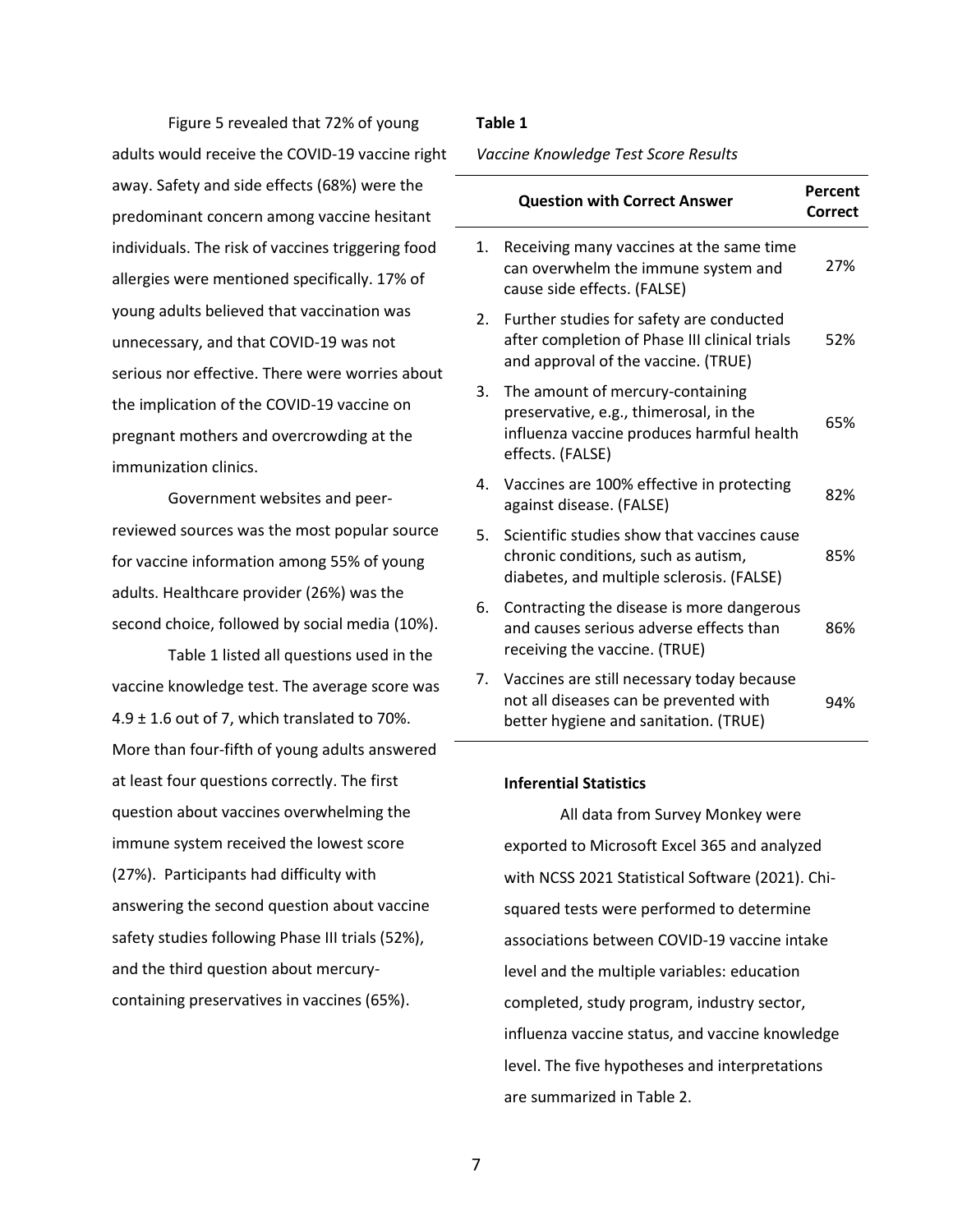## **Table 2**

*Summary of the null and alternate hypotheses and the inferential test results*

| $H_0$ and $H_A$                                                                                                                                                                                                                      | <b>Test</b><br><b>Used</b> | <b>Results</b><br>(p-value) | Conclusion                                                                                                                                                                                                                                                                    |
|--------------------------------------------------------------------------------------------------------------------------------------------------------------------------------------------------------------------------------------|----------------------------|-----------------------------|-------------------------------------------------------------------------------------------------------------------------------------------------------------------------------------------------------------------------------------------------------------------------------|
| H <sub>o</sub> 1: There is no association between education<br>level and COVID-19 vaccine intent level.<br>H <sub>A</sub> 1: There is an association between education<br>level and COVID-19 vaccine intent level.                   | Chi-<br>squared<br>test    | 0.005                       | Reject H <sub>o</sub> and conclude that there is statistically<br>significant association between education<br>completed and COVID-19 vaccine intent level.<br>Individuals with more education are more likely<br>to take the COVID-19 vaccine.                               |
| H <sub>o</sub> 2: There is no association between study<br>program and COVID-19 vaccine intent level.<br>H <sub>A</sub> 2: There is an association between study<br>program and COVID-19 vaccine intent level.                       | Chi-<br>squared<br>test    | 0.240                       | Do not reject H <sub>o</sub> and conclude that there is no<br>statistically significant association between study<br>program and COVID-19 vaccine intent level. The<br>study program has no impact on student's intent<br>to vaccinate against COVID-19.                      |
| H <sub>o</sub> 3: There is no association between industry<br>sector and COVID-19 vaccine intent level.<br>H <sub>A</sub> 3: There is an association between industry<br>sector and COVID-19 vaccine intent level.                   | Chi-<br>squared<br>test    | 0.157                       | Do not reject H <sub>o</sub> and conclude that there is no<br>statistically significant association between<br>industry sector and COVID-19 vaccine intent<br>level. Industry sector has no impact on worker's<br>intent to vaccinate against COVID-19.                       |
| H <sub>o</sub> 4: There is no association between influenza<br>vaccine status and COVID-19 vaccine intent level.<br>H <sub>A</sub> 4: There is an association between influenza<br>vaccine status and COVID-19 vaccine intent level. | Chi-<br>squared<br>test    | 0.014                       | Reject H <sub>o</sub> and conclude that there is a<br>statistically significant association between<br>influenza vaccine status and COVID-19 vaccine<br>intent level. Individuals who had a previous<br>influenza vaccine are more likely to receive the<br>COVID-19 vaccine. |
| H <sub>0</sub> 5: There is no association between vaccine<br>knowledge level and COVID-19 vaccine intent<br>level.<br>$H_A$ 5: There is an association between vaccine<br>knowledge level and COVID-19 vaccine intent<br>level.      | Chi-<br>squared<br>test    | 0.000                       | Reject H <sub>o</sub> and conclude there is a statistically<br>significant association between vaccine<br>knowledge and COVID-19 vaccine intent level.<br>Individuals with high level of vaccine knowledge<br>are more likely to take the COVID-19 vaccine.                   |

## **Discussion**

Understanding young adults' depth of vaccine knowledge and their intent is critical for the successful delivery of public health interventions. The 72% of young adults willing to receive the COVID-19 vaccine right away was substantially higher than Statistics Canada's survey in May. Only 58% of 15-to-24-year-olds

agreed to be vaccinated (Frank & Arim, 2020). In contrast, 37% was reported by the Angus Reid Institute (2020) in September. These results suggested that young British Columbians had more confidence than their counterparts in other provinces. Possible reasons could be variability in trust and perceived clarity of public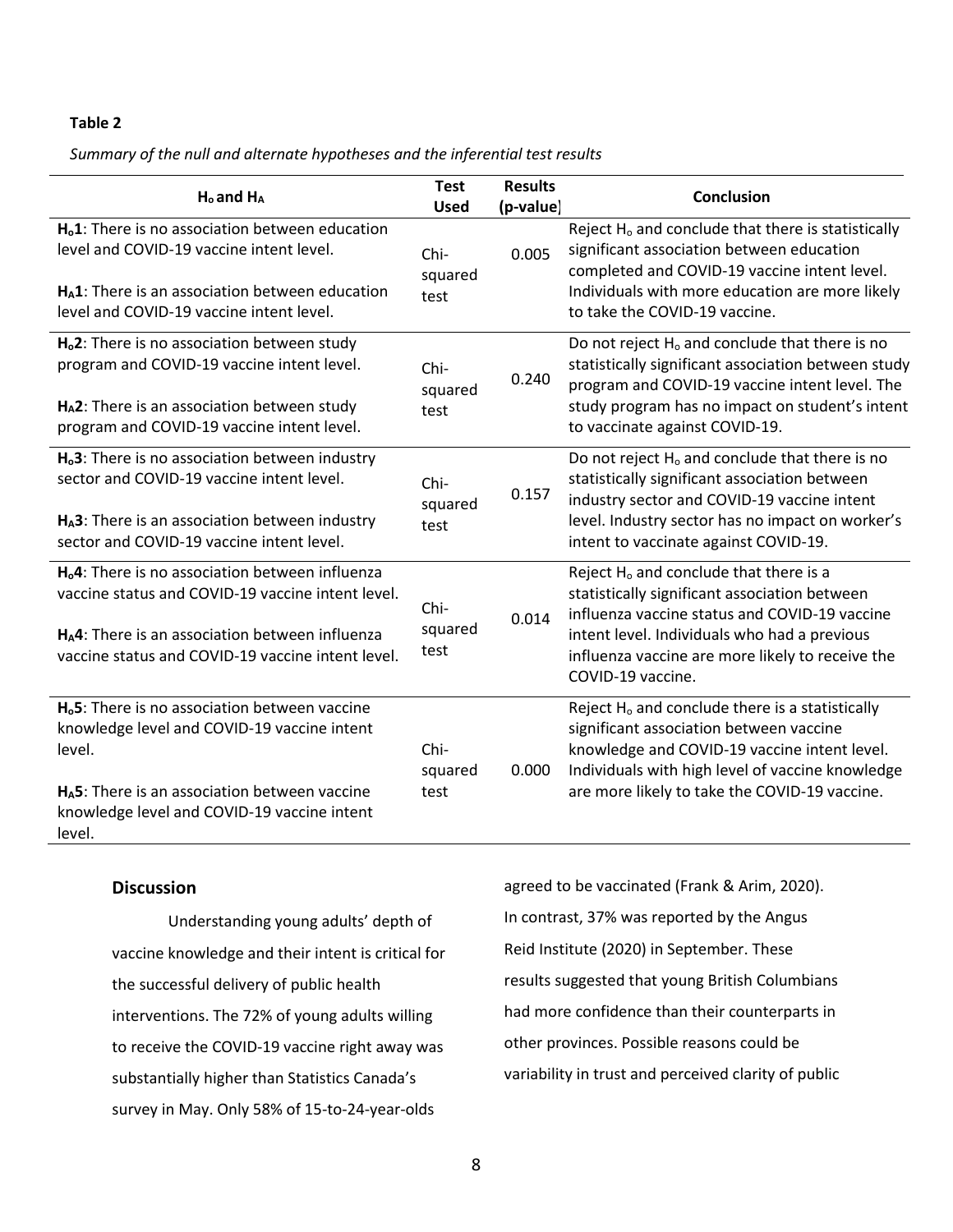messages from the provincial health officers (Angus Reid Institute, 2020).

Among respondents who were vaccine hesitant, 68% feared side effects and roughly 8% lacked confidence about the effectiveness. These worries were likewise reflected in surveys by Frank & Arim (2020) and Angus Reid Institute (2020). The latter purported that a considerable number of young adults did not regard COVID-19 to be a serious concern (31%) and had low confidence about vaccine effectiveness (25%) (Angus Reid Institute, 2020). Results from Frank & Arim (2020) noted that 26% deemed vaccines unnecessary, and 34% would wait for more safety data. Therefore, more publicly available research would promote favorable perception of vaccine effectiveness and reassurance for young adults to make well-informed decisions.

While all groups preferred government websites as the principal source of information, young adults with more education and vaccine knowledge were attributed with greater COVID-19 vaccine acceptance. Angus Reid Institute (2020) supported this association with 89% of undergraduates planning to vaccinate than the 68% of individuals with high school experience. These results also inferred that post-secondary students have greater exposure to vaccine information. Ryan et al. (2019) identified that knowledge could be attained from the study program, campus campaigns, or physicians onsite. On the contrary, Larson et al. (2016) did

not find a positive relationship between education and vaccine confidence. Discrepancy between results reinforced the fact that vaccine acceptance is contextual and multi-factorial. Confidence, complacency, and convenience were three factors that influence the decision to vaccinate (MacDonald, 2015). This study pertained specifically to the COVID-19 vaccine and British Columbians, whereas Larson et al. (2016)'s study examined vaccines in general and countries with varying socio-economic factors.

Majority of knowledge-based questions were adapted from the WHO's (2015) factsheet of common misconceptions. Scoring 70% on the test inferred that young British Columbians still regarded vaccines to be important; they had some familiarity on this topic and was able to identify the facts. These knowledge scores were similar to Cvjetkovic et al.'s (2017) findings from the questionnaire for undergraduate students. Low scores for questions about thimerosal in the influenza vaccine and post-approval studies signaled insufficient understanding about the monitoring programs, such as CAEFISS. Given that young adults still have safety concerns, it is pertinent to increase public accessibility and transparency of the COVID-19 vaccine facts.

Since knowledge was found to be associated with vaccine intent, there was an expectation for more healthcare students and employees to receive the COVID-19 vaccine. This research did not find any associations.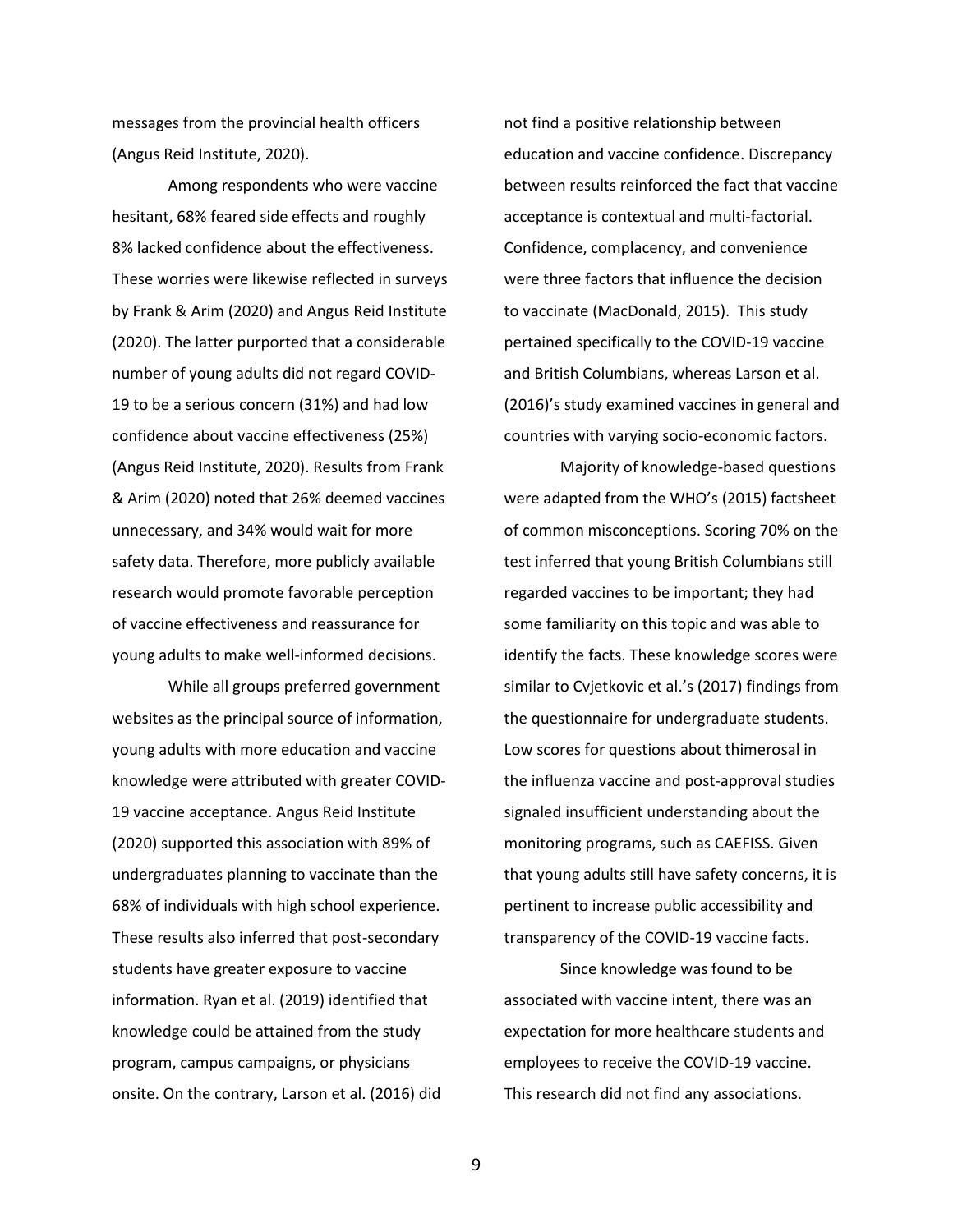Likewise, scientific literature yielded mixed results for the influenza vaccine. Kalucka et al. (2020) showed that enrollment in healthcare programs promoted knowledge and influenza vaccine uptake. Meanwhile, Paterson et al. (2016) claimed that some healthcare workers, especially nurses, were vaccine hesitant. Due to the uneven sample sizes for the study program and industry sector categories, the results could not be directly translated to the young adult population; more research would be needed.

Inferential statistics determined that a person with prior influenza vaccination would be more likely to take the COVID-19 vaccine. Ryan et al. (2019) supported that prior vaccination could be a contributor for uptake in their cross-sectional survey of university graduates and the influenza vaccine. The authors found that unvaccinated students were more reluctant to be immunized and likely had vaccine misconceptions (Ryan et al., 2019). Therefore, resources to increase immunization would be more effective if they are diverted for unvaccinated individuals.

## **Limitations**

There were a number of limitations in this study. Despite providing the "I don't know" option in the knowledge test and a disclaimer to promote honest answers, respondents could still guess correctly or search for answers on another websites. The survey link was only

posted on Reddit and Facebook, limiting access to specific social media users. Survey could only be uploaded on selective groups due to specific restrictions by moderators. Study findings could not be directly applied to rural towns since the link was posted on Reddit or Facebook groups of larger cities.

Forwarding the survey to S.U.C.C.E.S.S. incorporated bias into the results by skewing the sample population to young Asian immigrants compared to the general public. Participant demographics in their youth programs might vary yearly with priority seats given to newcomers. Therefore, these results could not be entirely extrapolated to the public.

Recommendations include posting the survey on other platforms, such as Twitter, to increase participation. The knowledge test can be timed to discourage cheating. Responses outside of the accepted time will be excluded. Extending the data collection period will capture a larger sample size for each category and improve the external validity of this study.

## **Knowledge Translation**

Results from this study could be used to develop policies and targeted public health interventions. From the knowledge test, most young adults were able to provide the correct answers but were unfamiliar with questions regarding vaccine administration and safety. Since knowledge was found to be associated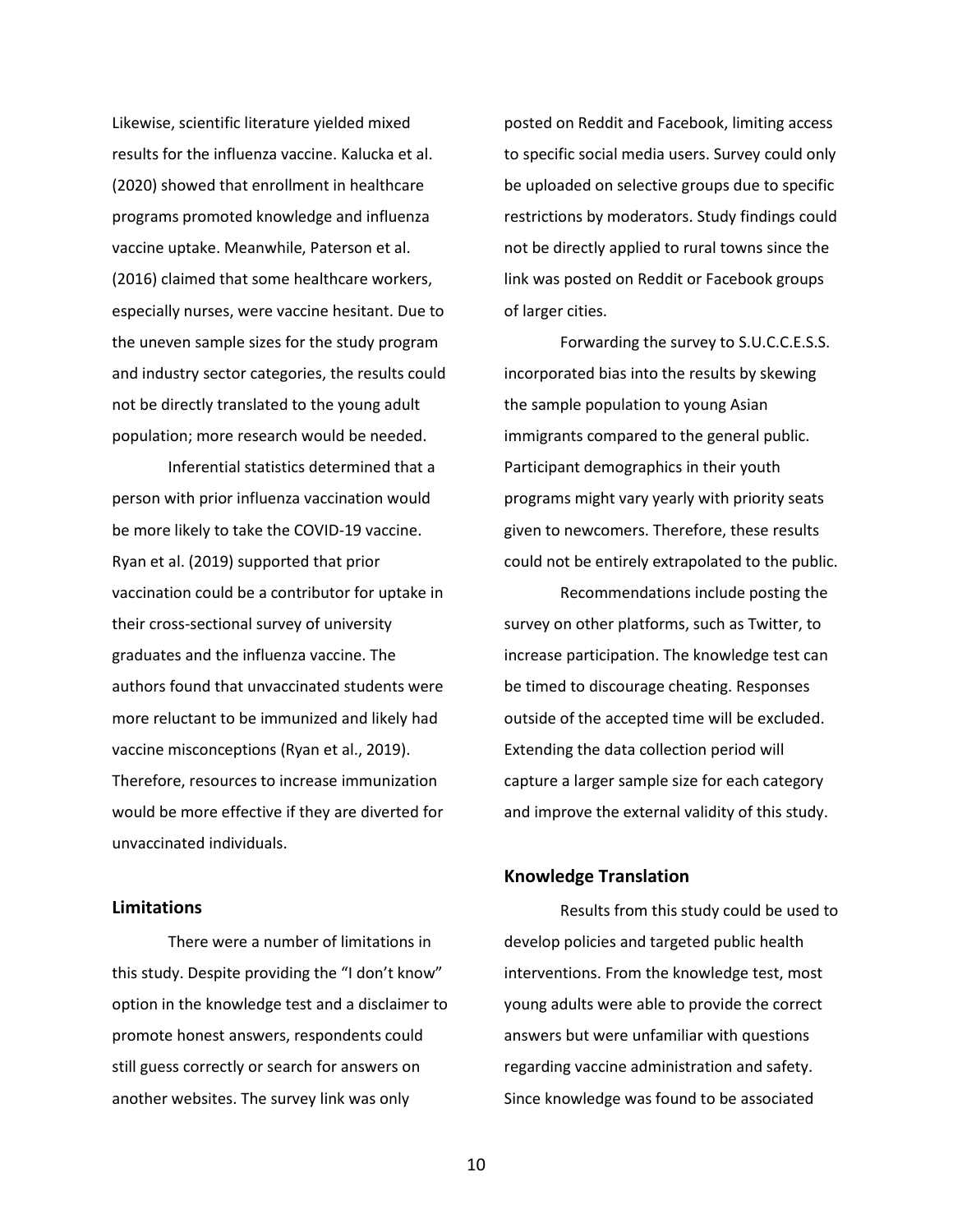with vaccine acceptance, hosting an immunization clinic or a workshop on debunking vaccine myths for high school students would be beneficial for their learning. Their capability to discern the facts would likely have an impact on their own and their families' medical choices, which would indirectly have an impact on transmission rates. Since only 72% of young adults expressed interest to vaccinate right away, public campaigns could include disseminating vaccine material and bringing more awareness to the programs related to the adverse effects following immunization, such as CAEFISS. There would be fewer negative sentiments along with better understanding of the public and government's roles in ensuring the safety of approved vaccines for the population. Additionally, findings from this research could serve as a baseline to compare with future studies about vaccine knowledge and intent among young adults.

## **Future Studies**

The following topics can be explored for future research.

- Study on the knowledge level and COVID-19 vaccine uptake between young adults from different provinces
- Study on the knowledge level and COVID-19 vaccine uptake between different age cohorts in British Columbia

• Study on the knowledge retention and vaccine intent after delivery of educational workshops to high school students

## **Conclusion**

This study provided a snapshot of young adults' level of vaccine knowledge and vaccination intent in British Columbia. Factors that encouraged their vaccination included education attainment, vaccine knowledge level, and prior influenza vaccination. Study program and industry sector were not found to be associated with vaccine uptake. Since safety concerns were cited as the primary reason for vaccine hesitancy, healthcare professionals should bring more public attention towards the existing vaccine surveillance systems in Canada. Suggested public interventions could include vaccine campaigns or educational workshops in schools, which are invaluable to promote vaccine confidence and coverage.

#### **Acknowledgements**

The lead author would like to thank Dale Chen for his ongoing support and guidance throughout the research, BCIT's Environmental Health Department for providing the gift card, and all participants who completed the survey.

### **Competing Interests**

The authors declare no competing interests.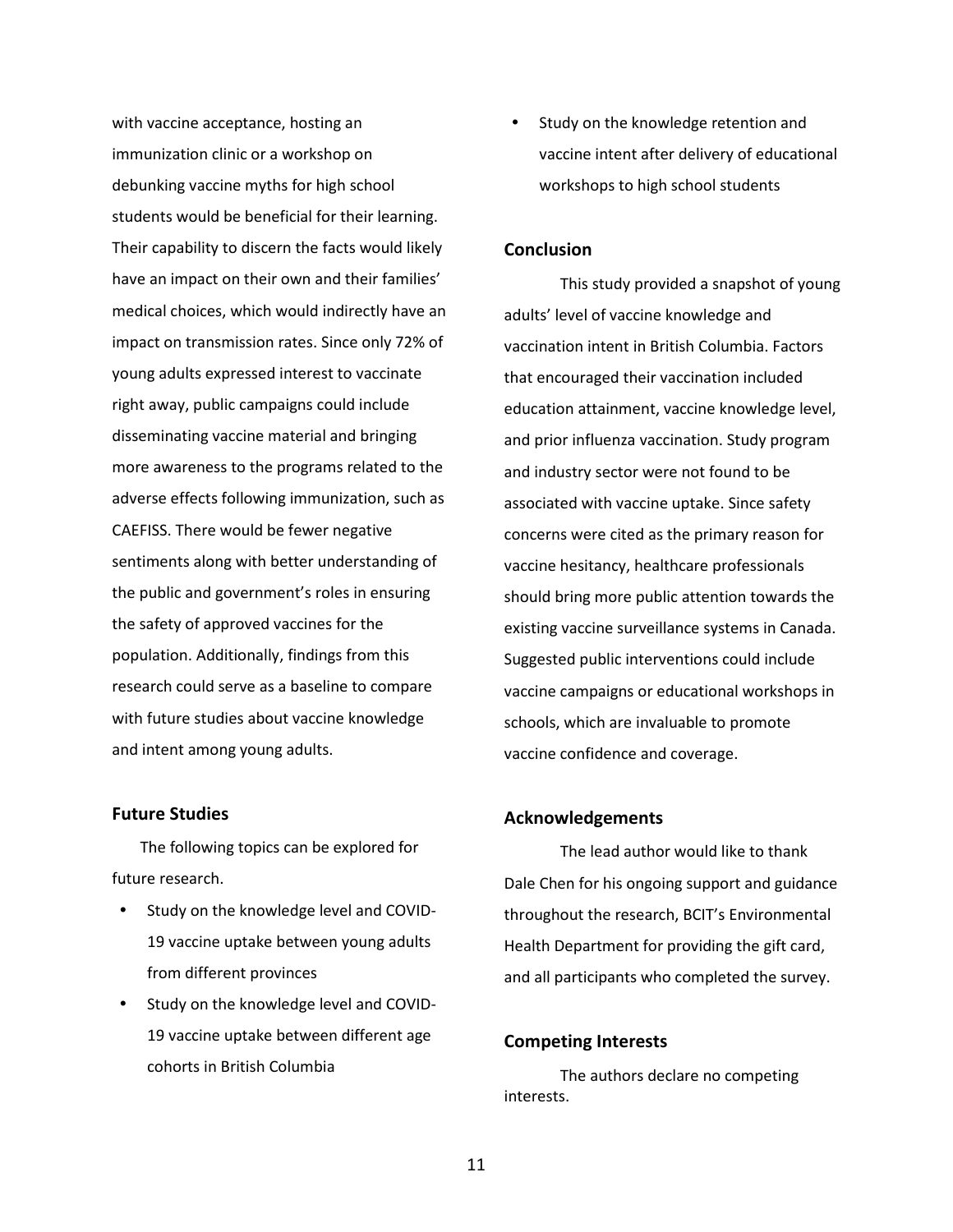## References

- Andersen, R. (2021). *Here's a blood clot doctor's advice for those hesitant about the AstraZeneca vaccine.* CTV News. https://www.ctvnews.ca/health/corona virus/here-s-a-blood-clot-doctor-sadvice-for-those-hesitant-about-theastrazeneca-vaccine-1.5401102
- Angus Reid Institute. (2020, October 2). *Vacillate or Vaccinate? Fewer than half of Canadians say they'd get a covid-19 inoculation as soon as possible.*  http://angusreid.org/covid19-vaccineoctober/
- BC Centre for Disease Control. (2020a, November 12). *Epidemiology & Modelling Presentations.* http://www.bccdc.ca/healthinfo/diseases-conditions/covid-19/modelling-projections
- BC Centre Disease Control. (2020b). *Immunization Coverage Reports.* http://www.bccdc.ca/healthprofessionals/datareports/immunizations
- Chung, E. (2020, September 10). *2 nd big COVID-19 vaccine trial paused because of possible serious side effect.* CBC News. https://www.cbc.ca/news/health/oxfor d-vaccine-covid-19-pause-1.5717719
- Cvjetkovic, S., Jeremic, V. & Tiosavljevic, D. (2017). Knowledge and attitudes towards vaccination: A survey of Serbian students. *Journal of Infection and Public Health, 10*(5), 649-656. https://doi.org[/10.1016/j.jiph.2017.05.](https://doi.org/10.1016/j.jiph.2017.05.008) [008](https://doi.org/10.1016/j.jiph.2017.05.008)
- Dube, E., Bettinger, J. A., Fisher, W. A., Naus, M., Mahmud, S. M., & Hilderman, T. (2016). Vaccine acceptance, hesitancy and refusal in Canada: Challenges and potential approaches. *Canada Communicable Disease Report, 42*(12), 246-251. https://doi.org/10.14745/ccdr.v42i12a0 2
- Dube, E., Gagnon, D., Ouakki, M., Bettinger, J. A., Witteman, H. O., MacDonald, S., Fisher, W., Saini, V., & Greyson, D. (2018). Measuring vaccine acceptance among Canadian parents: A survey of the Canadian Immunization Research Network. *Vaccine, 36*(4), 545-552. https://doi.org/10.1016/j.vaccine.2017. 12.005
- Frank, K. & Arim, R. (2020). *Canadian's willingness to get a COVID-19 vaccine: Group differences and reasons for vaccine hesitancy.* Statistics Canada. https://www150.statcan.gc.ca/n1/en/p ub/45-28-0001/2020001/article/00073 eng.pdf?st=iR6sjadW
- Government of Canada. (2021). *Procuring vaccines for COVID-19.* https://www.canada.ca/en/publicservicesprocurement/services/procuringvaccines-covid19.html
- Gruzd, A. & Mai, P. (2020). *The State of Social Media in Canada 2020.* https://socialmedialab.ca/2020/07/13/t he-state-of-social-media-in-canada-2020-a-new-survey-report-from-theryerson-social-media-lab/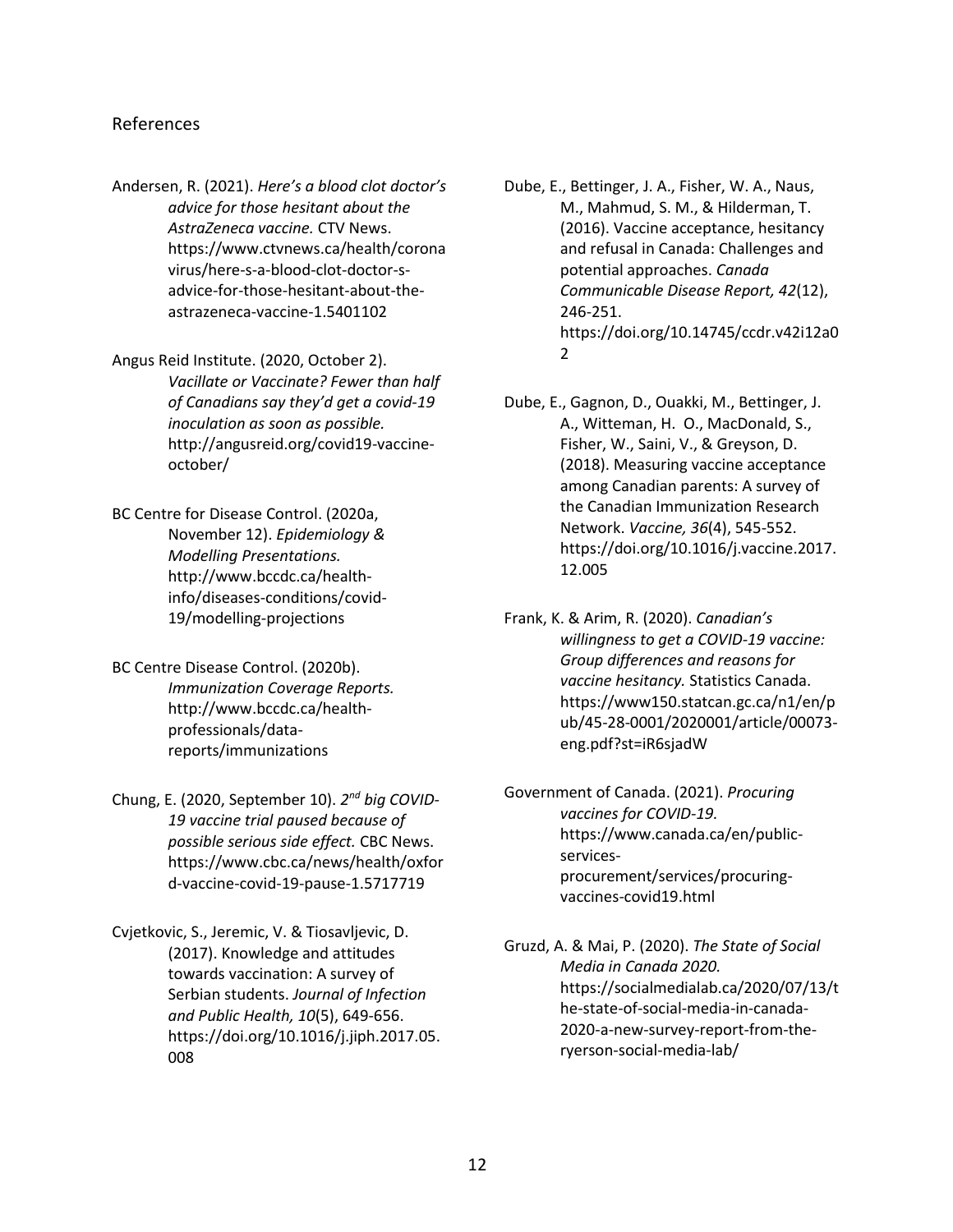Health Canada. (2020). *Drugs and vaccine authorizations for COVID-19: Overview*. https://www.canada.ca/en/healthcanada/services/drugs-healthproducts/covid19-industry/drugsvaccines-treatments/authorization.html

Hussain, H., McGeer, A., McNeil, S., Katz, K., Loeb, M., Simor, A., Coleman, B. (2018). Factors associated with influenza vaccination among healthcare workers in acute care hospitals in Canada. *Influenza and Other Respiratory Viruses, 12*, 319-325. https://doi.org/10.1111/irv.12545

- Jamison, A., Broniatowski, D, Dredze, M., Sangraula, A., Smith, M., Quinn, S. (2020). Not just conspiracy theories: Vaccine opponents and proponents add to the COVID-19 'infodemic' on Twitter. *Harvard Kennedy School Misinformation Review*, *September*(1), 1-22. https://doi.org/10.37016/mr-2020-38
- Jones, R. P. (2021, March 5). *Health Canada approves 4th COVID-19 vaccine as Pfizer agrees to accelerate deliveries.* CBC News. https://www.cbc.ca/news/politics/john son-johnson-covid19-vaccine-approved-1.5937900
- Kalucka, S., Dziankowska-Zaborszczyk, E., Grzegorczyk-Karolak, I., & Glowacka, A. (2020). A comparison of the attitudes to influenza vaccination held by nursing, midwifery, pharmacy, and public health students and their knowledge of viral infections. *Vaccines, 8,* 516-529. https://doi.org/10.3390/vaccines80305 16
- Larson, H., de Figueiredo, A., Xiahong, Z., Schulz, W. S., Verger, P., Johnston, I. G., Cook, A. R., & Jones, N. (2016). The state of

vaccine confidence 2016: global insights through a 67-country survey. *Ebiomedicine, 12*, 295-301. http://dx.doi.org/10.1016/j.ebiom.2016 .08.042

Lee, J. & Chen, D. (2021). Exploring young adults' level of vaccine knowledge and intent for COVID-19 vaccination in British Columbia. BCIT, Environmental Health Journal.

Lorenc, T. Marshall, D. Wright, K., Sutcliffe, K., & Sowden, A. (2017). Seasonal influenza vaccination of healthcare workers: systematic review of qualitative evidence. *BMC Health Services Research, 17*,732-740. https://doi.org/10.1186/s12913-017- 2703-4

- MacDonald, N. E. (2015). Vaccine Hesitancy: Definition, scope, and determinants. *Vaccine, 33*(34), 4161-4164. https://doi.org/10.1016/j.vaccine.2015. 04.036
- McNeil, S. (2012). *Overview of vaccine efficacy and vaccine effectiveness: Workshop on Health and Economic Impact of Influenza. World Health Organization.* https://www.who.int/influenza\_vaccine s\_plan/resources/Session4\_VEfficacy\_V Effectiveness.PDF
- NCSS 2021 Statistical Software (2021). NCSS, LLC. Kaysville, Utah, USA, ncss.com/software/ncss.
- Paterson, P., Meurice, F., Stanberry, L., Glismann, S., Rosenthal, S. L., & Larson, H. J. (2016). Vaccine hesitancy and healthcare providers. *Vaccine, 34*(52), 6700-6706. https://doi.org/10.1016/j.vaccine.2016. 10.042